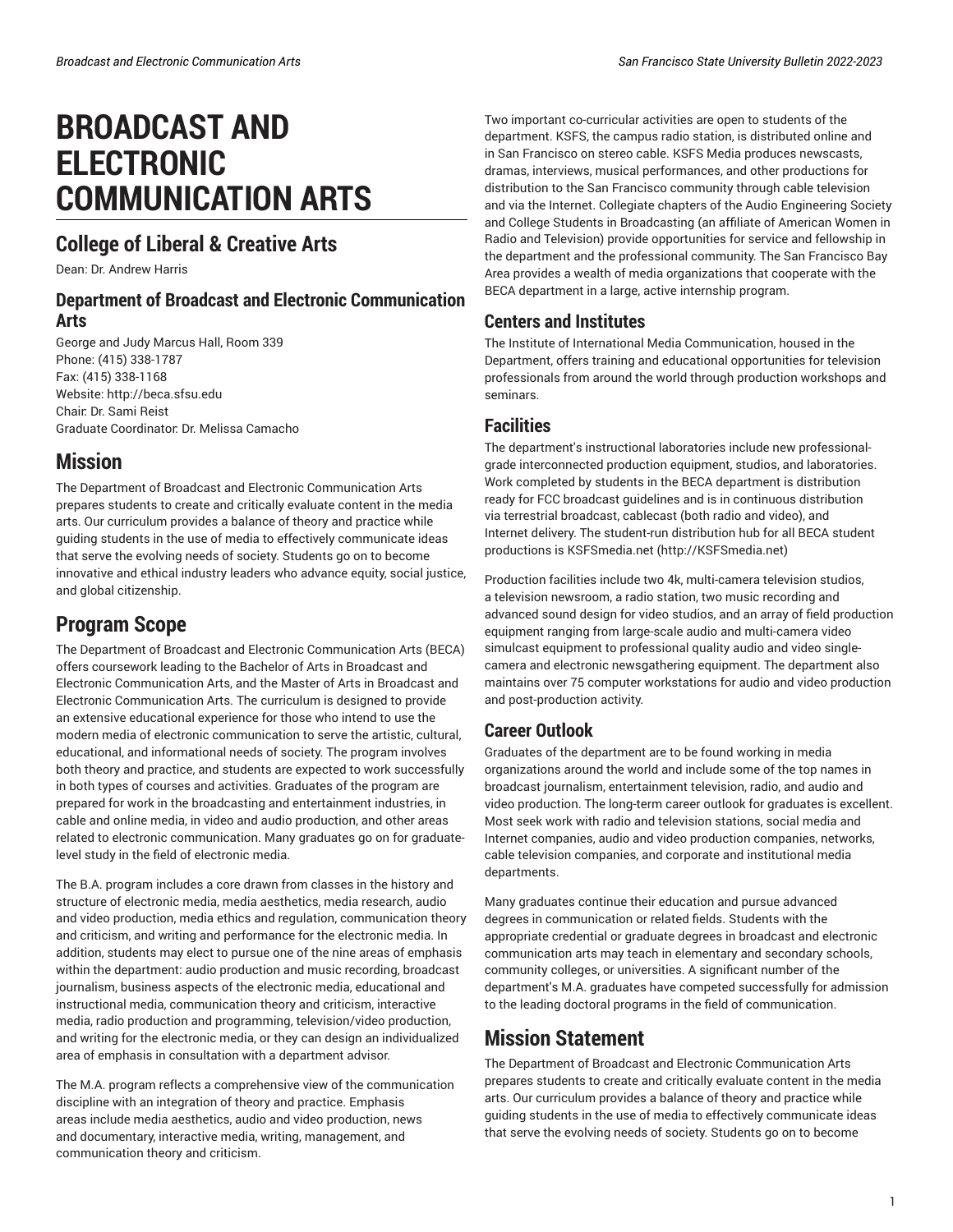innovative and ethical industry leaders who advance equity, social justice, and global citizenship.

# **Program Learning Outcomes**

- 1. Apply aesthetic theory to the practice of media production.
- 2. Use effective communication strategies, including media terminology as appropriate, in the creation and analysis of electronic and digital media content.
- 3. Integrate research-related media theory into the conception and distribution of media content.
- 4. Conceptualize, design, and write stories for electronic and digital media.
- 5. Demonstrate proficiency in fundamental and advanced media production concepts and techniques.
- 6. Analyze and write about electronic and digital media's role in and impact on culture and society.
- 7. Critically evaluate business trends and the legal and regulatory frameworks of electronic and digital media industries.
- 8. Promote ethical standards and social justice in the creation and distribution of electronic and digital media.

### **Professor**

John E. Barsotti (1973), *Professor in Broadcast and Electronic Communication Arts*. Ed.D. University of San Francisco.

Melissa Camacho (2001), *Professor in Broadcast and Electronic Communication Arts*. Ph.D. Michigan State University.

Dina A. Ibrahim (2003), *Professor in Broadcast and Electronic Communication Arts*. Ph.D. The University of Texas at Austin.

Jeff Jacoby (2006), *Professor in Broadcast and Electronic Communication Arts*. M.F.A. Art Institute of Boston at Lesley University.

Hamid Khani (1984), *Professor in Broadcast and Electronic Communication Arts*. Ed.D. University of San Francisco.

Scott J. Patterson (1997), *Professor in Broadcast and Electronic Communication Arts*. Ph.D. Ohio State University, Columbus.

Nancy L. Reist (1987), *Professor in Broadcast and Electronic Communication Arts*. Ph.D. University of Minnesota.

Vinay K. Shrivastava (1990), *Professor in Broadcast and Electronic Communication Arts*. Ph.D. University of Southern California.

Yumi Wilson (2004), *Professor in Broadcast and Electronic Communication Arts*. M.F.A. University of San Francisco.

Lena Zhang (1999), *Professor in Broadcast and Electronic Communication Arts*. Ph.D. University of Georgia.

## **Associate Professor**

Jiyoung Cha (2014), *Associate Professor in Broadcast and Electronic Communication Arts*. Ph.D. University of Florida.

Chris Clemens (2013), *Associate Professor in Broadcast and Electronic Communication Arts*. M.F.A. City University of New York, Brooklyn College; Ph.D. University of Connecticut.

Marie Drennan (2007), *Associate Professor in Broadcast and Electronic Communication Arts*. M.F.A. San Francisco State University.

Miriam Smith (1998), *Associate Professor in Broadcast and Electronic Communication Arts*. J.D. Brigham Young University; M.A. University of Southern California.

# **Assistant Professor**

Andrew Hongo (2020), *Assistant Professor in Broadcast and Electronic Communication Arts*. M.A. New York University.

Ashley Larson (2019), *Assistant Professor in Broadcast and Electronic Communication Arts*. Ph.D. Arizona State University.

Shabnam Piryaei (2018), *Assistant Professor in Broadcast and Electronic Communication Arts*. Ph.D. University of California, Riverside.

### **Major**

• Bachelor of Arts in Broadcast and Electronic [Communication](http://bulletin.sfsu.edu/colleges/liberal-creative-arts/broadcast-electronic-communication-arts/ba-broadcast-electronic-communication-arts/) [Arts](http://bulletin.sfsu.edu/colleges/liberal-creative-arts/broadcast-electronic-communication-arts/ba-broadcast-electronic-communication-arts/) ([http://bulletin.sfsu.edu/colleges/liberal-creative-arts/](http://bulletin.sfsu.edu/colleges/liberal-creative-arts/broadcast-electronic-communication-arts/ba-broadcast-electronic-communication-arts/) [broadcast-electronic-communication-arts/ba-broadcast-electronic](http://bulletin.sfsu.edu/colleges/liberal-creative-arts/broadcast-electronic-communication-arts/ba-broadcast-electronic-communication-arts/)[communication-arts/](http://bulletin.sfsu.edu/colleges/liberal-creative-arts/broadcast-electronic-communication-arts/ba-broadcast-electronic-communication-arts/))

### **Minor**

• [Minor in Media Literacy \(http://bulletin.sfsu.edu/colleges/liberal](http://bulletin.sfsu.edu/colleges/liberal-creative-arts/broadcast-electronic-communication-arts/minor-media-literacy/)[creative-arts/broadcast-electronic-communication-arts/minor-media](http://bulletin.sfsu.edu/colleges/liberal-creative-arts/broadcast-electronic-communication-arts/minor-media-literacy/)[literacy/](http://bulletin.sfsu.edu/colleges/liberal-creative-arts/broadcast-electronic-communication-arts/minor-media-literacy/))

### **Masters**

- Master of Arts in Broadcast and Electronic [Communication](http://bulletin.sfsu.edu/colleges/liberal-creative-arts/broadcast-electronic-communication-arts/ma-broadcast-electronic-communication-arts/) [Arts](http://bulletin.sfsu.edu/colleges/liberal-creative-arts/broadcast-electronic-communication-arts/ma-broadcast-electronic-communication-arts/) ([http://bulletin.sfsu.edu/colleges/liberal-creative-arts/](http://bulletin.sfsu.edu/colleges/liberal-creative-arts/broadcast-electronic-communication-arts/ma-broadcast-electronic-communication-arts/) [broadcast-electronic-communication-arts/ma-broadcast-electronic](http://bulletin.sfsu.edu/colleges/liberal-creative-arts/broadcast-electronic-communication-arts/ma-broadcast-electronic-communication-arts/)[communication-arts/](http://bulletin.sfsu.edu/colleges/liberal-creative-arts/broadcast-electronic-communication-arts/ma-broadcast-electronic-communication-arts/))
- Master of Fine Arts in Broadcast and Electronic [Communication](http://bulletin.sfsu.edu/colleges/liberal-creative-arts/broadcast-electronic-communication-arts/ma-fine-arts-broadcast-electronic-communication-arts/) Arts [\(http://bulletin.sfsu.edu/colleges/liberal-creative-arts/broadcast](http://bulletin.sfsu.edu/colleges/liberal-creative-arts/broadcast-electronic-communication-arts/ma-fine-arts-broadcast-electronic-communication-arts/)[electronic-communication-arts/ma-fine-arts-broadcast-electronic](http://bulletin.sfsu.edu/colleges/liberal-creative-arts/broadcast-electronic-communication-arts/ma-fine-arts-broadcast-electronic-communication-arts/)[communication-arts/](http://bulletin.sfsu.edu/colleges/liberal-creative-arts/broadcast-electronic-communication-arts/ma-fine-arts-broadcast-electronic-communication-arts/))

**BECA 200 Introduction to Electronic Communication (Units: 3)** Prerequisite: Priority enrollment for BECA majors.

Evolution of the major electronic media institutions of radio, television, and cable as social, political, economic, and vocational forces in American society. Impact and development of new electronic communication technologies. A grade of C or better required for BECA majors.

#### **BECA 201 Life on TV: A Critical View (Units: 3)**

Elements of basic kinds of television programs: drama, sports, comedy, documentary, and variety. Critical criteria for evaluating programs. **Course Attributes:**

- Am. Ethnic & Racial Minorities
- C2: Humanities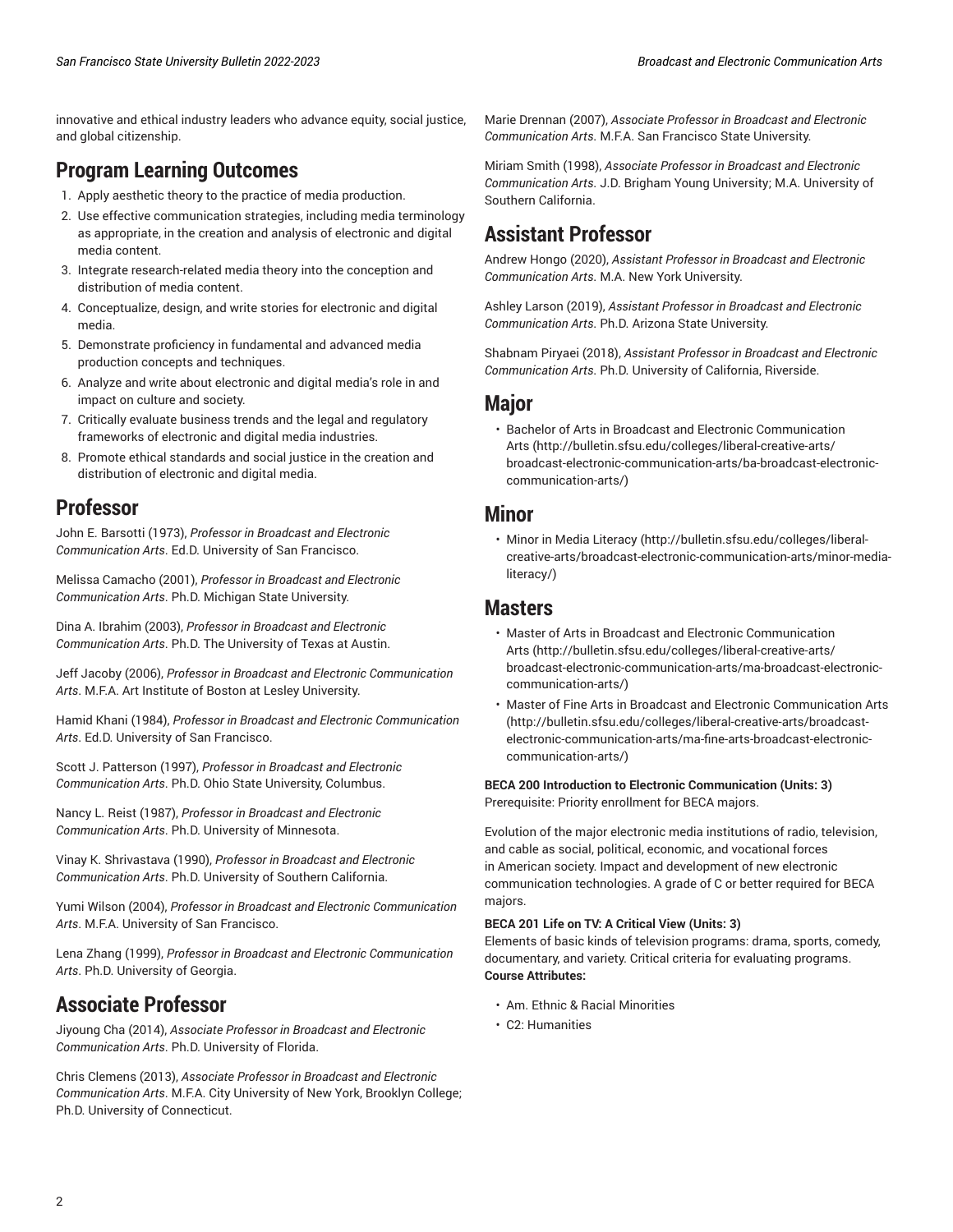#### **BECA 231 Audio Production Basics (Units: 3)**

Prerequisites: Restricted to Broadcast & Electronic Communication Arts and Music majors.

Theoretical aspects of sound, acoustics, and audio signal flow in radio, television, and recording operations. Aesthetic aspects of sound mixing in broadcasting applications. Production procedures and student projects utilizing control consoles, turntables, microphones, tape recorders, and editing. Activity. Extra fee required.

#### **BECA 235 Digital Media Basics (Units: 3)**

Fundamentals of digital communication technologies and their application in audio, radio, television, and interactive media. **Course Attributes:**

• C1: Arts

#### **BECA 241 TV Studio Basics (Units: 3)**

Prerequisites: Restricted to Broadcast & Electronic Communication Arts and Bilingual Spanish Journalism majors.

Use of television equipment and facilities including camera operations, audio and video control, lighting, tape recorders, graphics, scenery, and portable audio and video production units. This course covers the basic techniques of multi-camera studio production including production planning, audio, lighting, floor management, camera operation, switching, producing, directing, and writing. Extra fee required.

#### **BECA 246 Electronic Field Production I (Units: 3)**

Prerequisite: Restricted to Broadcast & Electronic Communication Arts majors or permission of the instructor.

Technical and aesthetic elements of video field production and editing. Program conceptualization, pre-production, production, and postproduction. Activity. Extra fee required. [Formerly BECA 546]

#### **BECA 276 Entertainment Career Preparation and Development (Units: 3)**

Study of the entertainment industry with the main objective of searching for an internship or job. Focus on the social and practical skills necessary to create a resume, look for work, interview, network effectively, learn necessary resources, and know the first steps in building a longterm career in the entertainment industry. Covers a wide scope of the entertainment arts, including film, animation, music, dance, theater, gaming, and immersive storytelling technologies.

#### **BECA 300GW Broadcast and Electronic Communication Arts Research - GWAR (Units: 3)**

Prerequisites: Priority enrollment for BECA majors; GE Area A2\*.

Communication research. Acquiring and evaluating information and organizing the results into written form. Investigation of sources, methods, cataloging, philosophies of media research, and questions of reliability and validity. (ABC/NC grading only) **Course Attributes:**

• Graduation Writing Assessment

#### **BECA 301 Media Literacy in the Electronic Culture (Units: 3)**

Prerequisites: GE Areas A1\*, A2\*, A3\*, and B4\* all with grades of C- or better or permission of the instructor.

Examination of electronic media content, effects, and influence on individuals and groups. Development of analytical and critical skills necessary to become a discerning user of television, radio, music, and the internet. Application of theoretical and media literacy frameworks to the development of the Guerilla Media Project. (Plus-minus letter grade only) **Course Attributes:**

- Social Justice
- UD-C: Arts and/or Humanities

#### **BECA 305 KSFS Radio and Podcasting I (Units: 3)**

Prerequisite: Upper-division standing or permission of the instructor.

Production and performance for radio and podcasting including. Development of skills used in the daily operation of a radio station including programming, scheduling, and planning. Activity.

**BECA 310 Sonic Storytelling with Radio and Podcasting (Units: 3)** Prerequisites: Restricted to Broadcast & Electronic Arts majors; BECA 231\*; or permission of the instructor.

Analysis and production of sonic storytelling. Traditional and experimental approaches designed to explore the potential of radio, podcasting, and the art of sound. Activity.

#### **BECA 321 Critical Study of Popular Culture (Units: 3)**

Prerequisites: GE Areas A1\*, A2\*, A3\*, and B4\* all with grades of C- or better or permission of the instructor.

Public arts from the standpoint of structures and themes; relationship to social value systems; form, vision, and function in the public arts. **Course Attributes:**

• UD-C: Arts and/or Humanities

#### **BECA 324 Law and Regulation of Electronic Media (Units: 3)**

Prerequisites: Priority Enrollment for Broadcast & Electronic Communication Arts Majors; BECA 200; or permission of the instructor.

Legal and regulatory aspects of electronic media with a focus on the impact of F.C.C. licensing and regulation within the framework of the First Amendment.

#### **BECA 327 Broadcast Industry Symposium (Unit: 1)**

Prerequisite: Restricted to upper-division or graduate standing or permission of the instructor.

Student participation with American and foreign broadcasters, international concerns, new communication technologies, program exchange, and production and script workshops. May be repeated for a total of 4 units. (CR/NC grading only)

#### **BECA 330 Audio Production II (Units: 3)**

Prerequisites: Restricted to Broadcast & Electronic Communication Arts and Music majors; BECA 231; or permission of the instructor.

Radio and television production including in-studio recording on multichannel recording consoles. Use of board equalization, reverberation systems, graphic equalizers, limiters, and the art of overdubbing. Activity.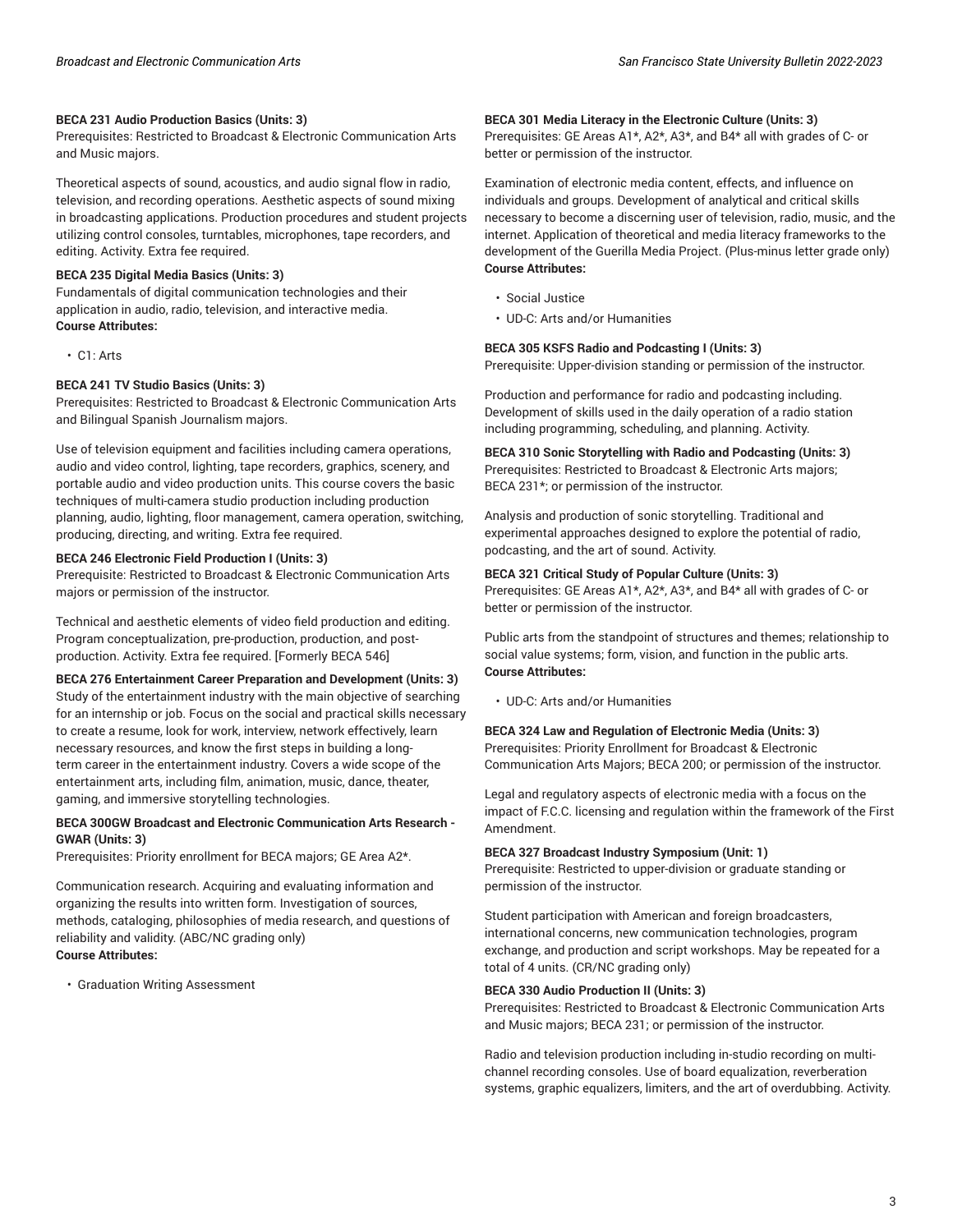#### **BECA 335 Audio for Video (Units: 3)**

Prerequisites: Restricted to Broadcast & Electronic Communication Arts majors; BECA 231\*; or permission of the instructor.

Production theory and practice as applied to audio recording for video. Pre-production planning and location and studio recording situations. Activity. Extra fee required.

#### **BECA 340 Media Aesthetics I (Units: 3)**

Prerequisites: Sophomore standing or above; priority enrollment for BECA majors; or permission of the instructor.

Aesthetic analysis of video, film, and related electronic media based on an examination of the fundamental image and sound elements. A grade of C or better required for BECA majors.

**BECA 341 Aerial (Drone) Imagery Operation and Aesthetics (Units: 3)**

Prerequisites: BECA 241\* and BECA 340\* or permission of the instructor.

The use of drones for aerial videography, imagery, and aesthetics. Introduction to the operation of Unmanned Aerial Vehicles (UAVs), more commonly known as drones, gathering aerial footage for various purposes, and applying the principle of art aesthetics to aerial videography and imagery. May be repeated for a total of 6 units. Activity.

#### **BECA 348 Video Editing I (Units: 3)**

Prerequisites: Restricted to Broadcast & Electronic Communication Arts majors; BECA 241; or permission of the instructor.

Introduction to major aesthetic and technical considerations in video editing and practical applications in electronic media production. Activity.

#### **BECA 350 Media Performance I (Units: 3)**

Prerequisites: Broadcast & Electronic Communication Arts majors; BECA 241; or permission of the instructor.

Performance training for electronic media. Exercises for improving articulation, pronunciation, interpretation, vocal quality, and communicative abilities. The international phonetic alphabet. Activity.

#### **BECA 351 The Art of Voiceover (Units: 3)**

Prerequisite: BECA 231 or permission of the instructor.

Performance, production, and analysis of voiceovers, including various techniques and professional best practices; designed for further exploration into the vibrant world of voice acting & directing. Activity. (Plus-minus ABC/NC, CR/NC allowed)

#### **BECA 352 Esports Studio Tournament and Event Production (Units: 3)** Prerequisite: BECA 241.

Introduction to live event producing for esports and esports tournaments. Activities will include weekly Twitch live streams of esports tournaments, including recruiting players and coordinating brackets, as well as creating edited highlight videos of each tournament. Emphasis on cultivating dynamic and engaging audio and video presence, and learning how to produce, direct, and monetize a live studio event. Activity.

#### **BECA 355 Lighting for Studio and Field Production (Units: 3)**

Prerequisites: Restricted to Broadcast & Electronic Arts majors; BECA 241 and BECA 246; or permission of the instructor.

Develop, design, and execute effective video lighting using technical concepts and aesthetic theories. Focus on both television studio lighting and field lighting. Activity.

#### **BECA 360 Virtual Reality: 360 Video Production (Units: 3)**

Prerequisites: Restricted to upper-division standing and BECA 348\*; or graduate standing; or permission of the instructor.

Learn to tell stories interactively using 360-degree video and computergenerated scenes that viewers experience through virtual reality headsets. Focused on multi-platform experiential storytelling. Activity. (Plus-minus letter grade only) [CSL may be available]

#### **BECA 370 Writing for Electronic Media (Units: 3)**

Prerequisites: Restricted to Broadcast & Electronic Communication Arts majors; BECA 300GW; or permission of the instructor.

Writing scripts for video productions, television and radio programs, public service announcements, commercials, and documentaries.

#### **BECA 390 The Age of Information (Units: 3)**

Prerequisite: Upper-division standing.

Explore the historical, social, political, and personal implications of modern communication technology and how it contributes to change in our society.

#### **BECA 395 Close Up on Electronic Media (Unit: 1)**

Prerequisite: Upper-division standing or permission of the instructor.

A close up look at electronic media practices, including specialized production techniques and performance, business environments, social impact, and marketing electronic media content. Topics to be specified in the Class Schedule. May be repeated for a total of 4 units when topics vary. Only 3 units may count towards the BECA major. (CR/NC grading only)

#### **Topics:**

- 1. Close up on Community Radio
- 2. Close up on Los Angeles Seminar
- 3. Close up on Video Fundamentals
- 4. Close up on Audio Fundamentals
- 5. Close up on Voiceover Performance
- 6. Close up on Basics of TV News Reporting
- 7. Close up on How Kids Use Television
- 8. Close up on Women Warriors
- 9. Close up on Basic Video Field Production Technique
- 10. Close up on Episodic Science Fiction Programs
- 11. Close up on Production Portfolios
- 12. Close up on The Professional Sports Reporter
- 13. Close up on BYOG: Buying Your Own Gear
- 14. Close up on Lighting Workshop
- 15. Close up on Camera Stabilizers
- 16. Close up on Strategic Comm for BECA Professionals
- 17. Close up on Writing the Scripted Television Pitch
- 18. Close up on Scripted Television Writers Room
- 19. Close up on Writing an Episode for Scripted TV
- 20. Close up on Producing a BECA Portfolio

**BECA 415 Advanced Television Production Workshop (Units: 3)** Prerequisite: BECA 241\* or permission of the instructor.

Development and production of Television Center programming for cable or broadcast. May be repeated for a total of 6 units with permission of the instructor. Activity. [CSL may be available]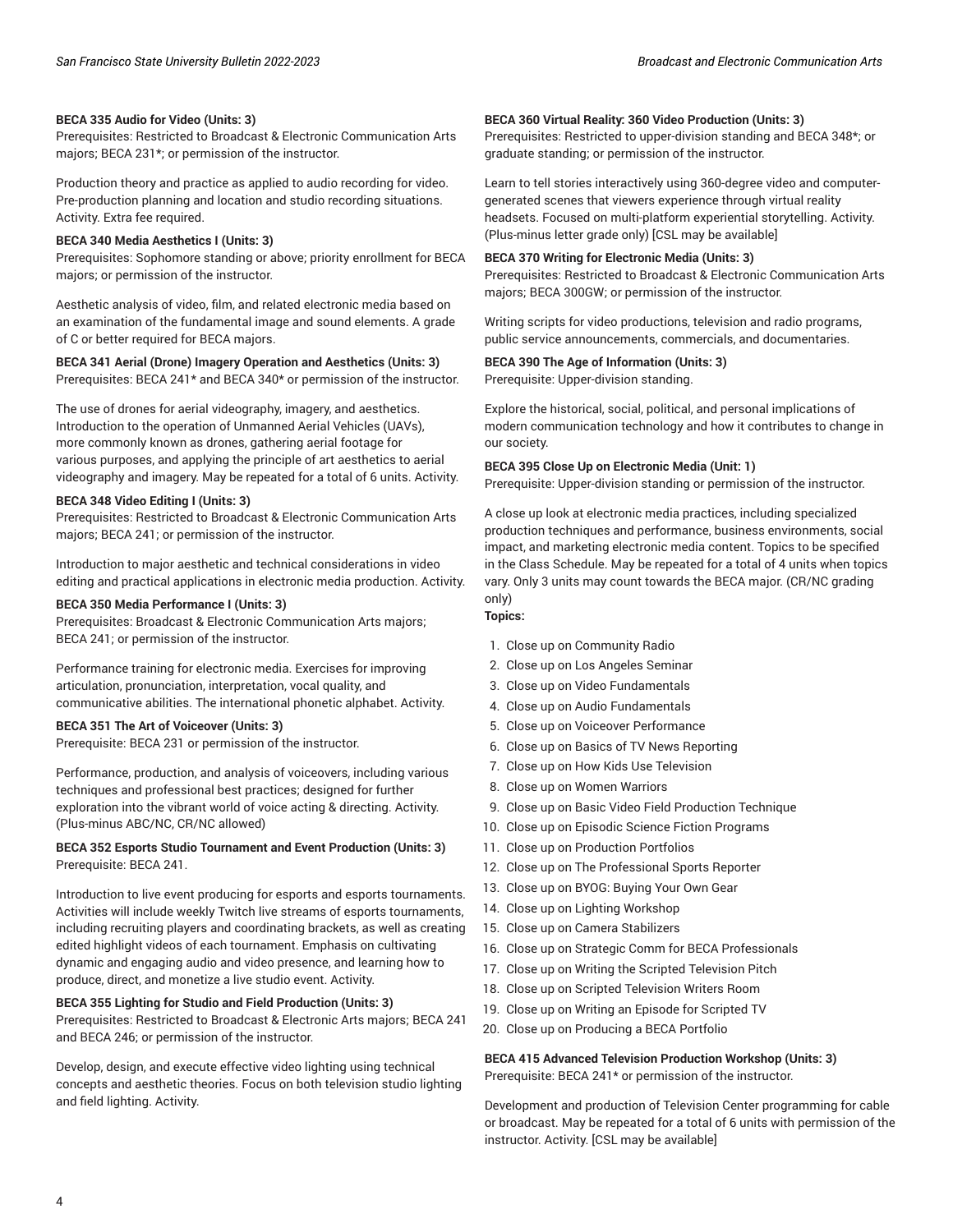#### **BECA 422 Social Aspects of Electronic Media (Units: 3)**

Prerequisites: GE Areas A1\*, A2\*, A3\*, and B4\* all with grades of C- or better or consent of the instructor.

Functions, effects, and uses of public media. The roles of media in affecting social, cultural, and political values. Avenues of freedom and control in media. Problems and opportunities presented by evolving media technology.

#### **Course Attributes:**

• UD-D: Social Sciences

#### **BECA 423 Economic Aspects of Broadcasting and Electronic Media (Units: 3)**

Prerequisites: Broadcast & Electronic Communication Arts majors; BECA 200; or permission of the instructor.

Business practices and interrelationships of broadcast stations, networks, advertising agencies, and cable companies. Buying and selling media, programming, promotion, and legal and ethical issues.

#### **BECA 425 Television and Video Program Design (Units: 3)**

Prerequisite for BECA 725: BECA 700 or permission of the instructor. Prerequisites for BECA 425: Upper-division standing; a GPA of at least 3.0; or permission of the instructor.

The process of designing streaming television series. Pre-production stages of series development.

(BECA 725/BECA 425 is a paired course offering. Students who complete the course at one level may not repeat the course at the other level.)

#### **BECA 427 Media Entrepreneurship (Units: 3)**

Prerequisite: Upper-division standing or permission of the instructor.

Introduction to the application of entrepreneurship principles to various media industries, with an emphasis on the creation of a media start-up. The principles examined include innovation, rigorous evaluation of the industry, market analysis, and feasible business plans. Exploration of both the creation of new media companies as well as how to work as an independent media professional. A grade of C or better required for Journalism majors and minors. (Plus-minus letter grade only) (This course is offered as JOUR 427 [formerly JOUR 675] and BECA 427. Students may not repeat the course under an alternate prefix.)

#### **BECA 428 Electronic Media Management (Units: 3)**

Prerequisite: Upper-division and graduate Broadcast & Electronic Communication Arts majors.

Concepts, methods, and current practices in electronic media organization and management. Decision making, implementation approaches, and communication applications for the small electronic media operation. Resource allocation, facility design and operation, project management, operation scheduling, and quality control. (Plusminus letter grade only)

#### **BECA 430 Advanced Audio Production I (Units: 3)**

Prerequisites: Restricted to Broadcast & Electronic Communication Arts Majors; BECA 330\*; or permission of the instructor.

Audio techniques in the specialized fields of audio recording and sound reinforcement for television, film, and music recording. May be repeated for a total of 9 units. Extra fee required.

#### **BECA 434 Introduction to Sound for Games (Units: 3)**

Prerequisites: Restricted to upper-division and graduate Broadcast & Electronic Communication Arts and Music majors; demonstrated familiarity with any digital audio workstation.

Training in state of the art techniques used in designing sound for various types of video games and immersive environments. Analysis of theoretical topics in the history and development of modern video game and virtual reality audio design.

(This course is offered as MUS 434 and BECA 434. Students may not repeat the course under an alternate prefix.)

#### **BECA 435 Aesthetics of Sound (Units: 3)**

Prerequisites for BECA 735: Graduate Broadcast & Electronic Communication Arts students or permission of the instructor. Prerequisites for BECA 435: Upper-division Broadcast & Electronic Communication Arts majors; BECA 231 or permission of the instructor.

Aesthetics of sound and the basic principles involved in the theoretical and critical analysis of audio in media, including radio, television, film, music, and other audio-visual communication.

(BECA 735/BECA 435 is a paired course offering. Students who complete the course at one level may not repeat the course at the other level.)

#### **BECA 440 Media Aesthetics II (Units: 3)**

Prerequisites: Restricted to Broadcast & Electronic Communication Arts majors; BECA 340\*; or permission of the instructor.

Problems in applied aesthetics. Activity.

#### **BECA 450 Media Performance II (Units: 3)**

Prerequisites: BECA 350; permission of the department or instructor.

Development and rehearsal of electronic media presentation and communication skills. Theories of the presentation of self via electronic media. Studio and laboratory practice. Strategies for management of performer, director, and crew relationships. Activity.

#### **BECA 452 Live Streaming and Content Creation for Esports (Units: 3)** Prerequisite: Upper-division standing or permission of the instructor.

Introduction to talent marketing for the esports industry. Activities include tournament live streams on Twitch as well as production assignments aimed at creating and cultivating engaging content for both live and virtual audiences, such as highlight videos to post on social media. Focus on the effective management and operation of a Twitch channel and the monetization of content. Activity.

#### **BECA 460 Industry of Broadcast News (Units: 3)**

Prerequisite: BECA 200 or permission of the instructor.

Values, theories, sources, and content of radio and television newscasts. Professional roles, management, and operations of broadcast and cable news at the international, national, and local levels.

#### **BECA 462 The Television Documentary in the United States (Units: 3)** Prerequisite: Upper-division standing.

History and analysis of documentary programming on American broadcast television and cable including terminology, standards, and accepted practices associated with television documentary production in the U.S.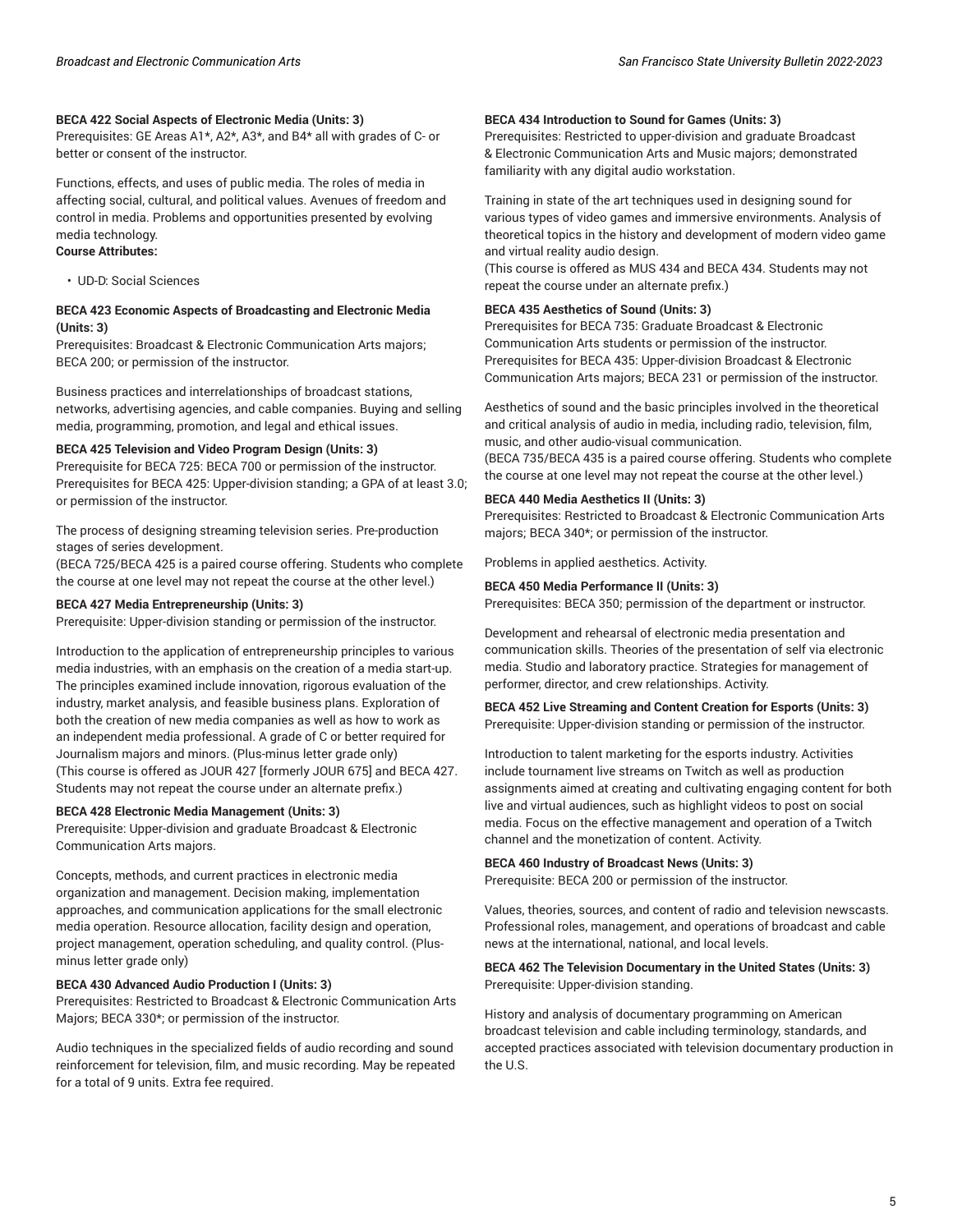#### **BECA 463 Ethics and Responsibility in the Electronic Media (Units: 3)** Prerequisite: Upper-division standing.

The concept of professionalism and roles of individuals, law, and government in determining ethical standards in electronic media. [Formerly BECA 623]

#### **BECA 467 On the Cultural Frontlines: Contemporary Trends in Israeli Art (Units: 3)**

Prerequisite: GE Area A2.

An examination of contemporary Israeli culture through literature, cinema, and theater. Inner conflicts and shared visions of the Israeli psyche are revealed through the arts and in conversation with Israeli artists. (This course is offered as JS 467, BECA 467, C W 467, and TH A 467. Students may not repeat the course under an alternate prefix.)

#### **BECA 468 Israeli Media Landscape: Journalism, Communications, and Society (Units: 3)**

Prerequisite: GE Area A2.

Introduction to Israel's media institutions and the forces that have shaped the country's present media landscape. The development of Israeli media from the birth of Hebrew-language newspapers in Europe, through the first decades of statehood, the shift towards a market economy in the 1980s, and the implications of the digital revolution on local media outlets. Topics include the party press, establishment of public broadcasting and recent struggles for its reform, rise of commercial broadcasting, and major corruption affairs. (This course is offered as JS 468, JOUR 454, and BECA 468. Students may not repeat the course under an alternate prefix.)

### **BECA 469 Media on Media: Media Scandals and Journalism Ethics in Israel, the U.S., and U.K. (Units: 3)**

Prerequisite: GE Area A2.

Legal, ethical, and normative questions in the work of journalists and media organizations are examined in case studies from Israel, the U.S., and the U.K. by analyzing the media's relationships with the political arena, the private sector, and security forces. Topics include libel suits, source protection, and advertising boycotts; appropriate means for monitoring and regulating the media; and the significance of media selfreflection and transparency in the digital age.

(This course is offered as JS 469, BECA 469, and JOUR 469. Students may not repeat the course under an alternate prefix.)

**BECA 470 Dramatic Writing for Television and Electronic Media (Units: 3)** Prerequisites: BECA 370; permission of the instructor.

Television as a unique medium for drama. The limitations and potentialities of the medium in relation to form, style, timing, characterization, and story selection.

#### **BECA 480 Audio Journalism (Units: 3)**

Prerequisites: Restricted to upper-division standing; JOUR 226\* and JOUR 300GW\*, or BECA 231\* and BECA 300GW\* or equivalents.

Planning, reporting, production and publication of audio journalism. Conveying accurate and compelling reports using audio-based story forms. Examination of digital literacy and media analysis, story development and pitches, interview technique, field producing, scripting and transcribing, plus audio editing, production and publishing. (Plusminus letter grade only)

(This course is offered as JOUR 480 and BECA 480. Students may not repeat the course under an alternate prefix.)

#### **BECA 485 Women and Media (Units: 3)**

Prerequisites: GE Areas A1\*, A2\*, A3\*, and B4\* all with grades of C- or better or permission of the instructor.

Analytic modes, including feminist, psychoanalytic, and economic criticism, to assess both how women are represented in mass media and the status of women employed in mass media.

(This course is offered as BECA 485 and WGS 485. Students may not repeat the course under an alternate prefix.) **Course Attributes:**

- Social Justice
- Am. Ethnic & Racial Minorities
- UD-C: Arts and/or Humanities

### **BECA 487 Children and Television (Units: 3)**

Prerequisite: Upper-division standing.

How children use and are affected by mass media, particularly television. Theory and research describing children and television. Role of television in children's development.

(This course is offered as BECA 487 and ITEC 487. Students may not repeat the course under an alternate prefix.)

#### **BECA 488 Asian Media (Units: 3)**

Prerequisite: Upper-division standing.

Critical, theoretical, and cultural analysis of China, India, and Japan. Aesthetics of aural and visual representations in Asian television and cinema productions.

**BECA 490 Television and Social Change (Units: 3)** Prerequisite: Upper-division standing.

Nature of social change including television's potential, or lack of potential, to bring about social change, the role of television in achieving that change, and critique of relevant programming intended to effect change. (Plus-minus letter grade only)

#### **BECA 500 International Broadcasting (Units: 3)** Prerequisite: Upper-division standing.

Broadcast systems of the world including developed and developing nations. Programming of many cultures, the role of satellites in promoting the exchange of programs, the relationship between governments, societies, and the media, and issues in international communication.

#### **BECA 501 Audio Visual Translation and Localization of Global Content (Units: 3)**

Prerequisite: Upper-division standing or permission of the instructor.

Basic concepts and the history of audiovisual translation (AVT). Assignments on the production of audiovisual texts and translations. Group projects involving the production of a wide range of audiovisual translation modes, including subtitling, dubbing, voiceover, audio description, and the production of remakes.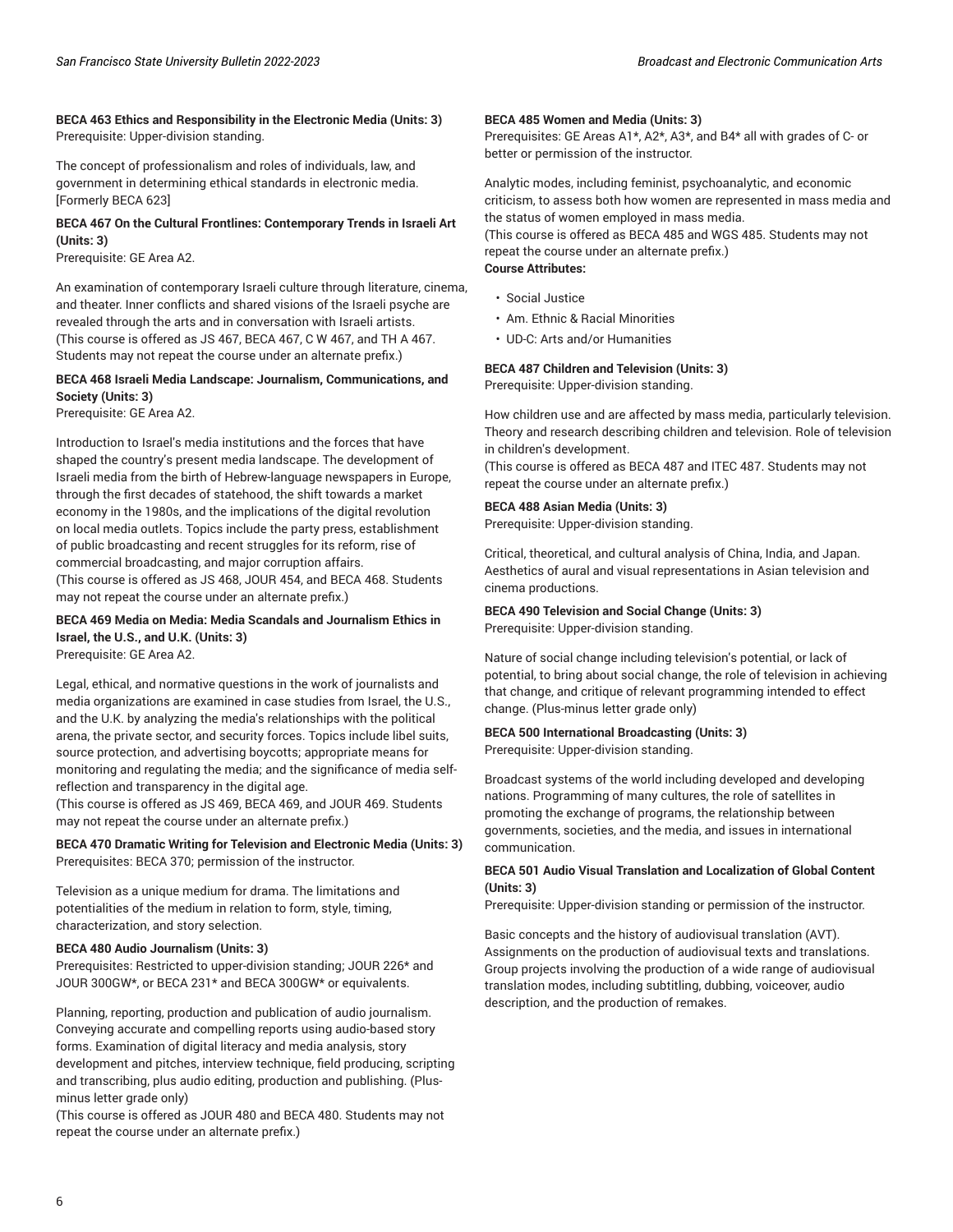#### **BECA 502 Environmental Communication on Electronic Media (Units: 3)** Prerequisites: GE Areas A1\*, A2\*, A3\*, and B4\* all with grades of C- or better or permission of the instructor.

Representation of environmental issues in electronic media including radio, television, and the Internet. Strategies for using electronic media to communicate environmental topics.

#### **Course Attributes:**

- Environmental Sustainability
- UD-C: Arts and/or Humanities
- Social Justice

#### **BECA 505 KSFS Radio and Podcasting II (Units: 3)**

Prerequisite: BECA 305\* or permission of the instructor.

Students become managers and staff responsible for the daily operation of KSFS Radio and associated podcasts. Activity. May be repeated for a total of 9 units.

#### **BECA 510 Music Performance Recording and Production (Units: 3)**

Prerequisites: Restricted to Broadcast & Electronic Communication Arts majors; BECA 231\*; or permission of the instructor.

Student teams are responsible for the production of a weekly, on-air, stereo radio program featuring major campus concert performances. Activity. May be repeated for a total of 9 units.

#### **BECA 515 Television Center Crew (Units: 3)**

Prerequisites: Restricted to Broadcast & Electronic Communication Arts majors; BECA 241\*; or permission of the instructor.

Hands-on experience including camera operator, lighting, technical director, audio technician, videotape recorder, and floor director. Complex productions with multiple cameras, sets, and lighting set-ups.

#### **BECA 516 Television News Crew (Units: 3)**

Prerequisites: Restricted to Broadcast & Electronic Communication Arts majors and BECA 241\*.

Hands-on experience as the production crew for Television Center newscasts. Practical experience as a director, technical director, floor director, camera operator, audio engineer, and other production positions. Activity.

#### **BECA 523 Electronic Media Distribution and Operations (Units: 3)**

Prerequisites: Restricted to Broadcast & Electronic Communication Arts majors; BECA 200; or permission of the instructor.

Factors in day-to-day electronic media operations, program scheduling, syndication, social media use, labor relations, political and legal considerations, station promotion, and advanced distribution systems. Applied practice in the distribution and operation of Broadcast & Electronic Communication Arts media channels. May be repeated for a total of 6 units.

#### **BECA 530 Advanced Audio Production II (Units: 3)**

Prerequisites: Restricted to Broadcast & Electronic Communication Arts majors; BECA 430; or permission of the instructor.

Gain major audio productions skills through active participation in challenging audio media productions. Audio for television, film, record production, and sound reinforcement. Activity. May be repeated for a total of 9 units. Extra fee required.

**BECA 533 Advanced Music Recording Workshop (Units: 3)** Prerequisites: BECA 330 and BECA 430 or equivalents.

Aesthetics of current commercial recording techniques. Studio and simulated remote live recording session. Complex mixes. Laboratories in editing and music inter-cutting. Activity.

#### **BECA 534 Sound Design for Games (Units: 3)**

Prerequisites: Restricted to Broadcast & Electronic Communication Arts and Music majors; BECA 434; BECA 231 and BECA 335 recommended; or permission of the instructor.

Topics include arts and techniques that are used in designing sound for various types of video games. Activity.

(This course is offered as BECA 534 and MUS 534. Students may not repeat the course under an alternate prefix.)

#### **BECA 535 Advanced Audio for Video (Units: 3)**

Prerequisites: Restricted to Broadcast & Electronic Communication Arts majors; BECA 335; or permission of the instructor.

Sound theory and practice as applied to post-production audio for video. Timecode synchronization of sound effects, music, and dialogue. Field recording and mixing for picture. Activity. Extra fee required.

#### **BECA 536 Creativity and Design Thinking in Electronic Media (Units: 3)** Prerequisite: Upper-division standing or permission of the instructor.

Exploration of the creative process for media students. Use of multimedia, computers, and games as tools to enhance creativity and to develop problem-solving skills. Design thinking is concerned with solving problems through design. Through a process of divergent thinking, a designer will examine many possible solutions at the beginning of a process where the problem is defined before solving it.

#### **BECA 545 Television Directing I (Units: 3)**

Prerequisite: BECA 241\* or permission of the instructor.

Creating and directing a variety of television productions. Activity. Extra fee required.

#### **BECA 547 Video Editing II (Units: 3)**

Prerequisites: Restricted to Broadcast & Electronic Communication Arts majors; BECA 348; or permission of the instructor.

The developmental study of the video editing process with a focus on editing stages, editing decision making, and editing styles for different program genres. Media asset management and the role of the editor in the production process. Project-based course. Activity.

#### **BECA 550 The Broadcast Interview (Units: 3)**

Prerequisite: BECA 241 or permission of the instructor.

Interview as an essential tool for broadcast information gathering and presentation. Interview styles, question research, production approaches for television and radio, and special interview formats such as talk shows and political debates. Activity.

#### **BECA 559 Sports Reporting for Television (Units: 3)**

Prerequisites: BECA 246 and BECA 560 or permission of the instructor.

Specialized skills and practices of television sports journalism including writing to visuals, sports field reporting, and interviewing athletes. Emphasis on the student's ability to research and select relevant topics and issues. Activity.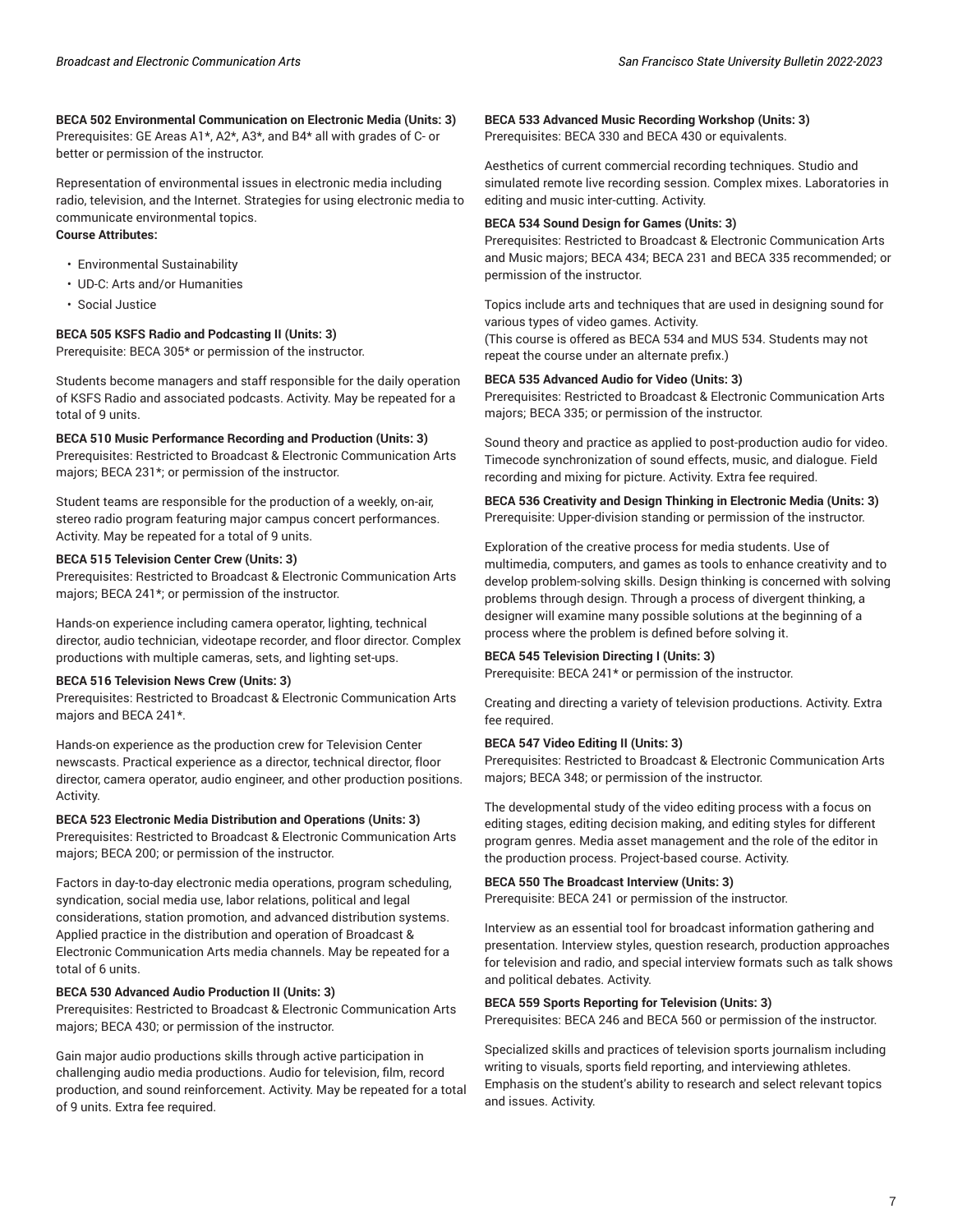Prerequisite: Upper-division standing or permission of the instructor.

Reporting and writing for broadcast news, writing and editing the newscast, and field reporting techniques.

#### **BECA 561 News Reporting for Television (Units: 3)**

Prerequisites: Restricted to Broadcast & Electronic Communication Arts or Bilingual Spanish Journalism majors; BECA 241 and BECA 560 or equivalent; or permission of the instructor.

Techniques of broadcast and cable reporting including writing for visual production, production of field reports, use of research retention techniques, and experimental use of visuals in newscasts. Activity. Extra fee required.

#### **BECA 562 Television & Video Documentary Production (Units: 3)**

Prerequisites: Restricted to Broadcast & Electronic Communication Arts majors; BECA 246 and BECA 462; or permission of the instructor.

Methods for the production of documentaries for broadcast and cable television. Activity. Extra fee required.

#### **BECA 570 Writing for Electronic Media Genres (Units: 3)** Prerequisite: Upper-division standing.

Writing for specific electronic media formats and genres. Topics cover web series, short-format and sketch script writing, instructional video, advertising and promotional writing, adaptation, creative blogging, nonfiction writing/blogging (travel, biography/memoir, reviews), game writing, documentary, experimental video, and music video. Topics to be specified in the Class Schedule. May be repeated for a total of 6 units when topics vary.

#### **Topics:**

- 1. Travel Writing for Electronic Media Distribution
- 2. The Short Format
- 3. Documentaries

#### **BECA 576 Internship in Broadcast and Electronic Communication Arts (Units: 3)**

Prerequisites: Restricted to upper-division and graduate Broadcast & Electronic Communication Arts students or permission of the instructor; 3.0 minimum GPA required.

Internship experience in professional broadcast and electronic media organization. Lecture, 2 units; activity, 1 unit. May be repeated for a total of 6 units. (CR/NC grading only)

#### **BECA 577 Writing for Video Games (Units: 3)**

Prerequisite: Restricted to upper-division standing.

Writing for video games. Analysis of and practice with interactive narratives and character development, quests, cut scenes, game reward structure, storyboards and flowcharts, audio and video elements.

#### **BECA 580 Media in Community Service (Units: 3)**

Prerequisite: BECA 246 (may be taken concurrently) or permission of the instructor.

Use of media for public agencies and institutions and by non-profit groups. Includes creating and placing public service announcements, developing media programs for agencies, institutions, and community groups, budgeting, and grant-seeking. Activity. May be repeated for a total of 6 units with permission of the instructor. [CSL may be available]

#### **BECA 581 Electronic Media and Social Justice I (Units: 3)**

Prerequisite: BECA 246 (may be taken concurrently) or permission of the instructor.

Planning and production of electronic media content for social justice goals. Community integration via domestic non-profit organizations. Preparation for production in international contexts. Activity. (Plus-minus letter grade only)

**BECA 582 Electronic Media and Social Justice II (Units: 3)** Prerequisites: BECA 246 and BECA 581; or permission of the instructor.

Students travel to an international destination to produce a video for a Non-Governmental Organization (NGO) as service to the NGO. Activity. (Plus-minus letter grade only)

**BECA 590 New Electronic Communication Technologies (Units: 3)** Prerequisites: Upper-division and graduate Broadcast & Electronic Communication Arts students.

Innovation and changes in electronic communication technologies. Technological and business developments that are transforming electronic media industries.

**BECA 593 Interactive and Transmedia Electronic Media Workshop (Units: 3)**

Prerequisite: Upper-division standing.

Design and production of online interactive transmedia with an emphasis on broadcast technologies and distribution principles. Activity.

#### **BECA 594 Mobile Electronic Media (Units: 3)**

Prerequisite: Upper-division and graduate Broadcast & Electronic Communication Arts students or permission of the instructor.

Aspects of mobile media including business and legal environments, social and personal impact, writing for mobile and news on mobile, producing, and marketing mobile content.

#### **BECA 600 Senior Seminar (Units: 3)**

Prerequisite: Restricted to senior or graduate standing or permission of the instructor.

Relationships between various academic disciplines and the broadcast media.

**BECA 626 Corporate and Institutional Media Production (Units: 3)** Prerequisite: BECA 246 or permission of the instructor.

Organization and production of television projects in corporate and institutional settings including healthcare facilities and governmental agencies: employee information and training projects, teleconferencing, interactive media, and live multi-camera narrowcasting. Activity.

#### **BECA 640 Television and Video Production Planning (Units: 3)**

Prerequisites: Restricted to Broadcast & Electronic Communication Arts majors; BECA 231 or BECA 241; or permission of the instructor.

Organization and production planning of live television programs. Budgets, legal clearances, scripting, casting, distribution, marketing, and logistical problems. Duties of the above-the-line team. Emphasis on live coverage and distribution of television entertainment events. Activity.

#### **BECA 645 Television Directing II (Units: 3)**

Prerequisite: BECA 545 or permission of the instructor.

Continuation of BECA 545 with an emphasis on experimental approaches to the medium. Activity. May be repeated for a total of 6 units.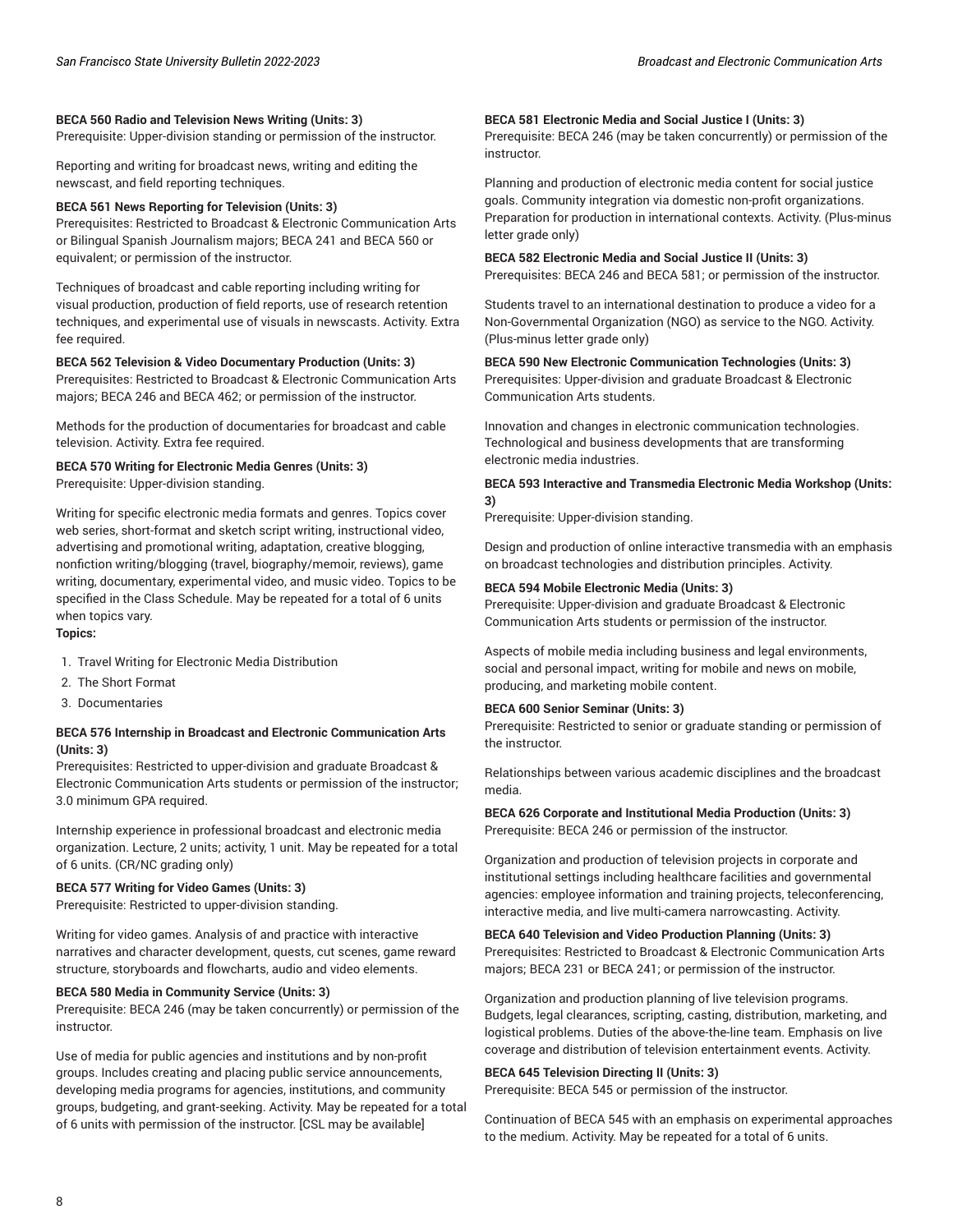#### **BECA 646 Electronic Field Production II (Units: 3)**

Prerequisites for BECA 746: BECA 700\* or permission of the instructor. Prerequisites for BECA 646: Restricted to upper-division Broadcast & Electronic Communication Arts majors with a GPA of 3.0; BECA 246; or permission of the instructor.

Electronic field production and editing. Production and analysis of fieldbased television program material. The relationship between production variables and aesthetic practices. Activity. Extra fee required. (BECA 746/BECA 646 is a paired course offering. Students who complete the course at one level may not repeat the course at the other level.)

#### **BECA 647 Advanced Video Production (Units: 3)**

Prerequisites: Restricted to Broadcast & Electronic Communication Arts majors; BECA 246; or permission of the instructor.

Professional-level production of announcements and messages created for a client and intended for broadcast. Production planning, effective acquisition, and post-production. Activity. [CSL may be available]

#### **BECA 648 Digital Video Editing II (Units: 3)**

Prerequisites: Restricted to Broadcast & Electronic Communication Arts majors; BECA 348; or permission of the instructor.

Theoretical and practical aspects of the principles of digitizing and editing videotape. (Plus-minus letter grade only)

#### **BECA 649 Prosumer Production: Producing Video with Micro Budgets (Units: 3)**

Prerequisites: Restricted to upper-division standing; BECA 241; or graduate standing; or permission of the instructor.

Examination of the tools and skills needed to engage in quality audiovisual production with an emphasis on limited budgets. Activity.

#### **BECA 650 TV Center Sports I (Units: 3)**

Prerequisites: Restricted to Broadcast & Electronic Communication Arts majors; BECA 241, BECA 246, and BECA 560; or permission of the instructor.

Demanding advanced studio and field production, news writing, reporting, and performance. Shoot and edit sports highlights and features. Capstone course produces a weekly TV program for the San Francisco media market. Activity. May be repeated for a total of 6 units.

#### **BECA 651 Live Sports Production (Units: 3)**

Prerequisites: Restricted to Broadcast & Electronic Communication Arts majors; BECA 241; or permission of the instructor.

Production of live sports event coverage for simulcast via the Internet, cable television, and broadcast outlets. Experience in large-scale report audio and video production activities. Activity. May be repeated for a total of 6 units.

#### **BECA 660 Television Center News (Units: 4)**

Prerequisites: BECA 560 and BECA 561 or permission of the instructor.

Operation of a cablecast news service covering the city of San Francisco, research and production of stories for newscasts, coverage of San Francisco beats, and researching, editing, and compiling of television news packages. Activity. May be repeated for a total of 8 units.

#### **BECA 665 News Reporting and Producing for Radio (Units: 3)** Prerequisite: BECA 560 or permission of the instructor.

Basics of radio news including gathering, writing, editing, and producing news reports and features and anchoring newscasts for campus radio station KSFS. Activity.

#### **BECA 670 Writing for Interactive Electronic Media (Units: 3)**

Prerequisite: Restricted to upper-division or graduate standing.

Script writer's role in the creation of interactive electronic media. Differences between conventional screen narrative and interactive storytelling and information presentation.

#### **BECA 685 Projects in the Teaching of Broadcast and Communication Arts (Units: 1-4)**

Prerequisite: Restricted to upper-division Broadcast & Electronic Communication Arts majors or permission of the instructor.

Developing courses and lectures, leading discussions, and teaching and evaluating students in the Broadcast & Electronic Communication Arts. Teaching experiences as an instructional aide in an assigned Broadcast & Electronic Communication Arts course. (Students may earn a maximum of 4 units toward the baccalaureate degree for any course(s) numbered 685 regardless of discipline.)

#### **BECA 693 Interactive Electronic Media Workshop II (Units: 3)**

Prerequisite: BECA 593 or permission of the instructor.

Advanced workshop in the design and production of online interactive media. Activity.

#### **BECA 695 Practicum in Broadcast and Electronic Communication Arts (Units: 3)**

Prerequisites: Restricted to upper-division Broadcast & Electronic Communication Arts majors; permission of the supervising instructor and department chair.

Advanced projects in broadcast and communication arts under faculty supervision. May be repeated for a total of 6 units.

#### **BECA 699 Independent Study (Units: 1-3)**

Prerequisites: Restricted to upper-division standing; permission of the supervising instructor and department chair; GPA of 3.0 or better.

Individual study under the supervision of a faculty member selected by the student of an aspect of broadcast and electronic communication arts not included in the curriculum. May be repeated for a total of 6 units.

#### **BECA 700 Introduction to Graduate Study (Units: 3)**

Prerequisite: Restricted to graduate Broadcast & Electronic Communication Arts students.

Introduction to graduate study in broadcast and electronic communication arts. History of mass communication and electronic media theory. Academic writing, graduate-level research, and survey of Broadcast & Electronic Communication Arts faculty's teaching, research, and production activity. (Plus-minus letter grade only)

#### **BECA 701 Formula and Creativity in the Public Arts (Units: 3)** Prerequisite: BECA 700\* or permission of the instructor.

The relationship between formula and creativity. The theory and practice of formulas and genres, particularly in relation to the public arts. Systems of criticism. (Plus-minus letter grade)

**BECA 702 Ethics and Responsibility in Electronic Media (Units: 3)** Prerequisite: BECA 700 (may be taken concurrently) or permission of the instructor.

Broadcast industry self-regulatory codes of ethics and responsibility including concepts of freedom and responsibility as they relate to broadcasters, the government, and the public. (Plus-minus letter grade only)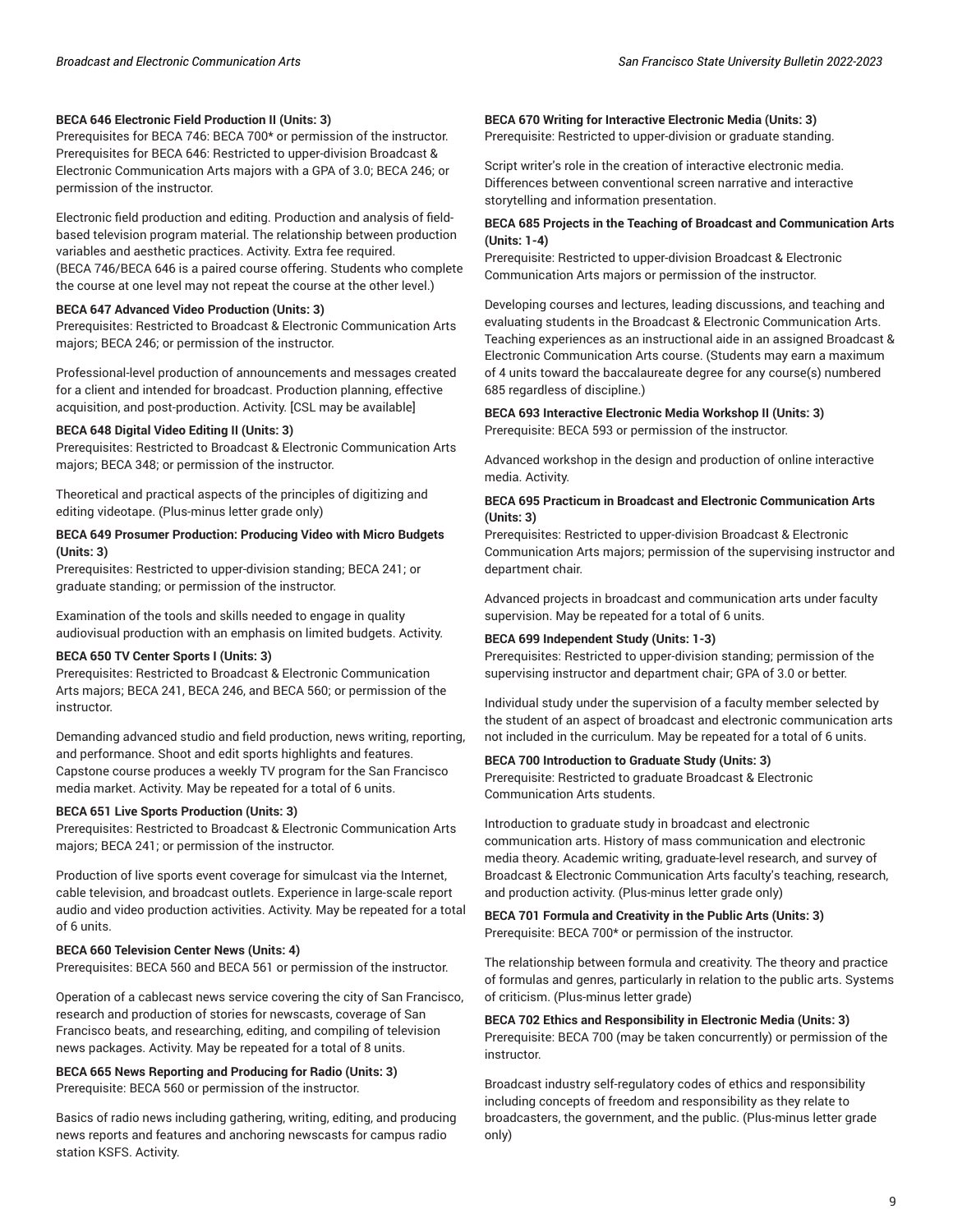#### **BECA 703 Seminar in Theory and Research (Units: 3)**

Prerequisite: BECA 700 or permission of the instructor.

Graduate seminar in broadcast theory and research methods. (AB/NC grading only)

**BECA 706 Seminar in Media Aesthetics and Production Theory (Units: 3)** Prerequisite: BECA 700\* (may be taken concurrently) or permission of the instructor.

Investigation of perceptual conditions and aesthetic theories that guide the interpretation, analysis, and creation of visual and sound images in the electronic media and how these theories may be creatively applied in the production process. (Plus-minus letter grade only)

#### **BECA 707 Seminar in International Broadcasting (Units: 3)**

Prerequisite: BECA 700 or permission of the instructor.

International broadcasting including research methods and theory, comparative broadcast systems, new technology, short-wave, the influence of international politics and legislation, media ownership, and international broadcasting ethics.

#### **BECA 725 Television and Video Program Design (Units: 3)**

Prerequisite for BECA 725: BECA 700 or permission of the instructor. Prerequisites for BECA 425: Upper-division standing; a GPA of at least 3.0; or permission of the instructor.

The process of designing streaming television series. Pre-production stages of series development.

(BECA 725/BECA 425 is a paired course offering. Students who complete the course at one level may not repeat the course at the other level.)

#### **BECA 735 Aesthetics of Sound (Units: 3)**

Prerequisites for BECA 735: Graduate Broadcast & Electronic Communication Arts students or permission of the instructor. Prerequisites for BECA 435: Upper-division Broadcast & Electronic Communication Arts majors; BECA 231 or permission of the instructor.

Aesthetics of sound and the basic principles involved in the theoretical and critical analysis of audio in media, including radio, television, film, music, and other audio-visual communication.

(BECA 735/BECA 435 is a paired course offering. Students who complete the course at one level may not repeat the course at the other level.)

#### **BECA 746 Electronic Field Production II (Units: 3)**

Prerequisites for BECA 746: BECA 700\* or permission of the instructor. Prerequisites for BECA 646: Restricted to upper-division Broadcast & Electronic Communication Arts majors with a GPA of 3.0; BECA 246; or permission of the instructor.

Electronic field production and editing. Production and analysis of fieldbased television program material. The relationship between production variables and aesthetic practices. Activity. Extra fee required. (BECA 746/BECA 646 is a paired course offering. Students who complete the course at one level may not repeat the course at the other level.)

#### **BECA 750 Seminar in Developing and Funding Productions for Electronic Media (Units: 3)**

Prerequisite: BECA 700\* or permission of the instructor.

Development of a media project from idea to funding package including brainstorming, research, outline, treatment, and package. Preparation of applications for external and internal funding from local, regional, state, federal, private, and public sources. (AB/NC grading only)

#### **BECA 752 Seminar in Broadcast and Electronic Communication Arts Pedagogy (Units: 3)**

Prerequisite: BECA 700\* or permission of the instructor.

The process of curricular and instructional preparation for students who wish to teach broadcast and electronic communication arts. (Plus-minus letter grade only)

#### **BECA 770 Media Writing and Performance (Units: 3)**

Prerequisite: BECA 700\* or permission of the instructor.

Writing and performance for electronic media, writing scripts for features, persuasive messages, informational programs, and drama, script analysis, and development of performance skills for the camera and microphone. Activity. (Plus-minus letter grade only)

#### **BECA 790 Seminar in New Electronic Communication Technologies (Units: 3)**

Prerequisite: BECA 700 or permission of the instructor.

Evolving communication technologies including cable television, digital broadcasting, satellite transmission, video telephony, and the Internet. Hardware, software, and social integration issues.

#### **BECA 797 Seminar in Electronic Media Production (Units: 3)** Prerequisite: BECA 700\* or permission of the instructor.

Laboratory course where rough drafts of projects are shared for critiques. Includes discussions of production, scripting and design, and logistical challenges. Topics to be specified in the Class Schedule. **Topics:**

1. Documentary Workshop

#### **BECA 822 Seminar in Media and Society (Units: 3)**

Prerequisite: BECA 700\* or permission of the instructor.

Social implications of broadcasting and electronic media. Theoretical and methodological issues surrounding electronic media processes and effects. The effects of electronic media on cultural and social institutions. May be repeated for a total of 6 units. (Plus-minus letter grade only)

#### **BECA 852 Directed Experience in Broadcast and Electronic Communication Arts Education (Units: 3)**

Prerequisites: Restricted to graduate Broadcast & Electronic Communication Arts students; BECA 700; or permission of the graduate program advisor and sponsoring faculty member.

Directed experience in teaching broadcast and electronic communication arts. Students assist in course preparation and instruction and receive supervision from the instructor of record. (Plus-minus letter grade only)

**BECA 870 Seminar in Television Dramatic Writing (Units: 3)** Prerequisite: BECA 700\* or permission of the instructor.

Writing the teleplay: premise, character, conflict, dialogue, and structure and how these elements are influenced by television as a unique dramatic medium. (Plus-minus letter grade only)

#### **BECA 894 Creative Work Project (Units: 3)**

Prerequisites: BECA 897; permission of the instructor and department chair; approval of Advancement to Candidacy (ATC) and Culminating Experience (CE) forms by Graduate Studies before registration.

(CR/NC grading only)